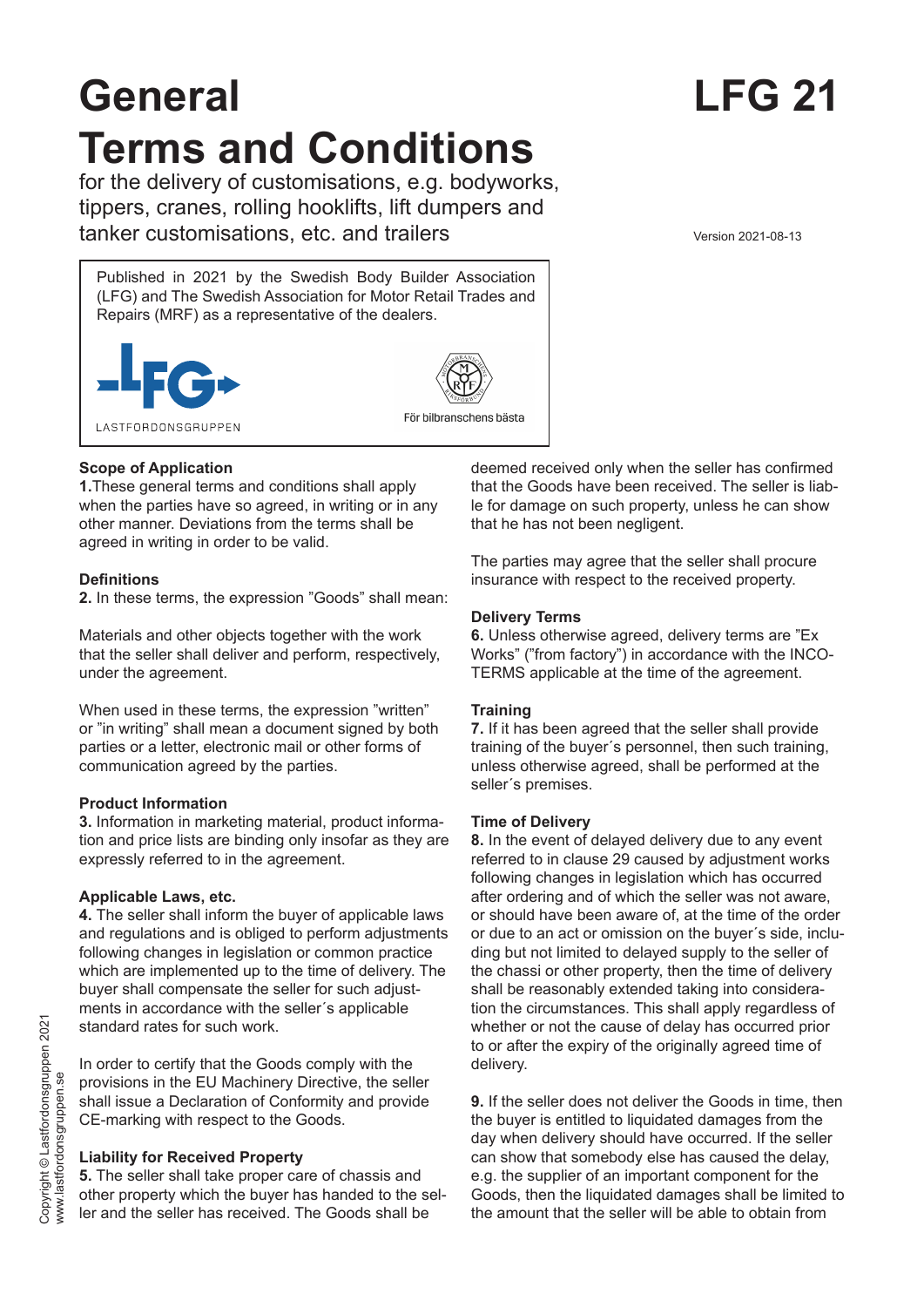the defaulting party.

The liquidated damages shall, for each completed week of the delay, be calculated on the part of the agreed price which relates to the part of the Goods that cannot be used as intended due to the delay in question.

The liqudated damages shall amount to 0.5 per cent per week during the first five weeks and shall amount to 1 per cent per week for the weeks thereafter.

The liquidated damages shall not exceed 7.5 per cent of the basis for calculation, as set out in the second paragraph above.

The liquidated damages fall due for payment upon written demand by the buyer, however at the earliest when all Goods have been delivered or at the time of termination according to clause 10.

The buyer forfeits its right to liquidated damages if he has not made a claim hereof within six months after the delivery should have occurred.

**10.** If the time has expired for which maximum liquidated damages shall be calculated under clause 9 and the Goods have yet not been delivered, then the buyer is entitled, by written notice to the seller to this effect, to demand delivery within a final reasonable time limit, which may not be shorter than a week.

If the seller fails, other than due to a cause for which the buyer is responsible, to deliver within said time limit, the buyer is entitled to terminate the agreement, by written notice to the seller to this effect, with regard to such part of the Goods which could not be used as intended.

If the buyer terminates the agreement, he is in addition entitled to compensation for the loss suffered due to the seller´s delay, in addition to the maximum liquidated damages he could have claimed under clause 9. The damages shall not exceed 7.5 per cent of the part of the price which relates to the part of the Goods to which termination relates. If the seller can show that someone else has caused the delay, e.g. a supplier of an important component for the Goods, then the damages shall be limited to the amount which the seller is able to obtain from the defaulting party.

Other than liquidated damages under clause 9 and limited compensation under clause 10, any other claim from the buyer due to the seller´s delay is hereby fully excluded.

#### **Buyer´s Delay**

**11.** If the buyer does not provide the chassi or other property which he has undertaken to provide under the agreement, then the seller is entitled to liquidated damages from the day when such property should have been provided. If the buyer can show that

somebody else has caused the delay, e.g. the supplier of the chassi, then the liquidated damages shall be limited to the amount which the buyer is able to obtain from the defaulting party.

The liquidated damages shall, for each completed week of the delay, be calculated on the part of the agreed price related to the part of the Goods which is intended for the delayed property.

The liquidated damages shall amount to 0.5 per cent per week for the first five weeks and to 1 per cent per week for the weeks thereafter.

The liquidated damages shall not exceed 7.5 per cent of the basis for calculation, as set out in the second paragraph above.

The liquidated damages fall due for payment upon written demand by the seller.

The seller forfeits its right to liquidated damages if he has not made a claim hereof within six months after the buyer should have provided the property in question.

**12.** If the time has expired for which maximum liquidated damages shall be calculated under clause 11 and the property has yet not been provided, then the seller is entitled, through written notice to this effect, to demand that the property is provided within a final reasonable time limit, which may not be shorter than a week.

If the buyer fails, other than due to a cause for which the seller is responsible, to provide the property within said time limit, then the seller is entitled to terminate the agreement, by written giving notice to the buyer to this effect, with regard to such part of the Goods which relates to the delayed property.

If the seller terminates the agreement, he is in addition entitled to compensation for the loss suffered due to the buyer´s delay, in addition to the maximum liquidated damages he could have claimed under clause 11. The damages shall not exceed 7.5 per cent of the part of the price which relates to the part of the Goods to which the termination concerns. If the buyer can show that somebody else has caused the delay, e.g. the supplier of the chassi, then the damages shall be limited to the amount which the buyer is able to obtain from the defaulting party.

Other than liquidated damages under clause 11 and limited compensation under this clause, any other claim from the seller due to the buyer´s delay is hereby fully excluded.

**13.** If the buyer fails to take delivery of the Goods on the prescribed date, then he is nevertheless liable to make each and every payment which has been made dependent upon delivery, as if the Goods in question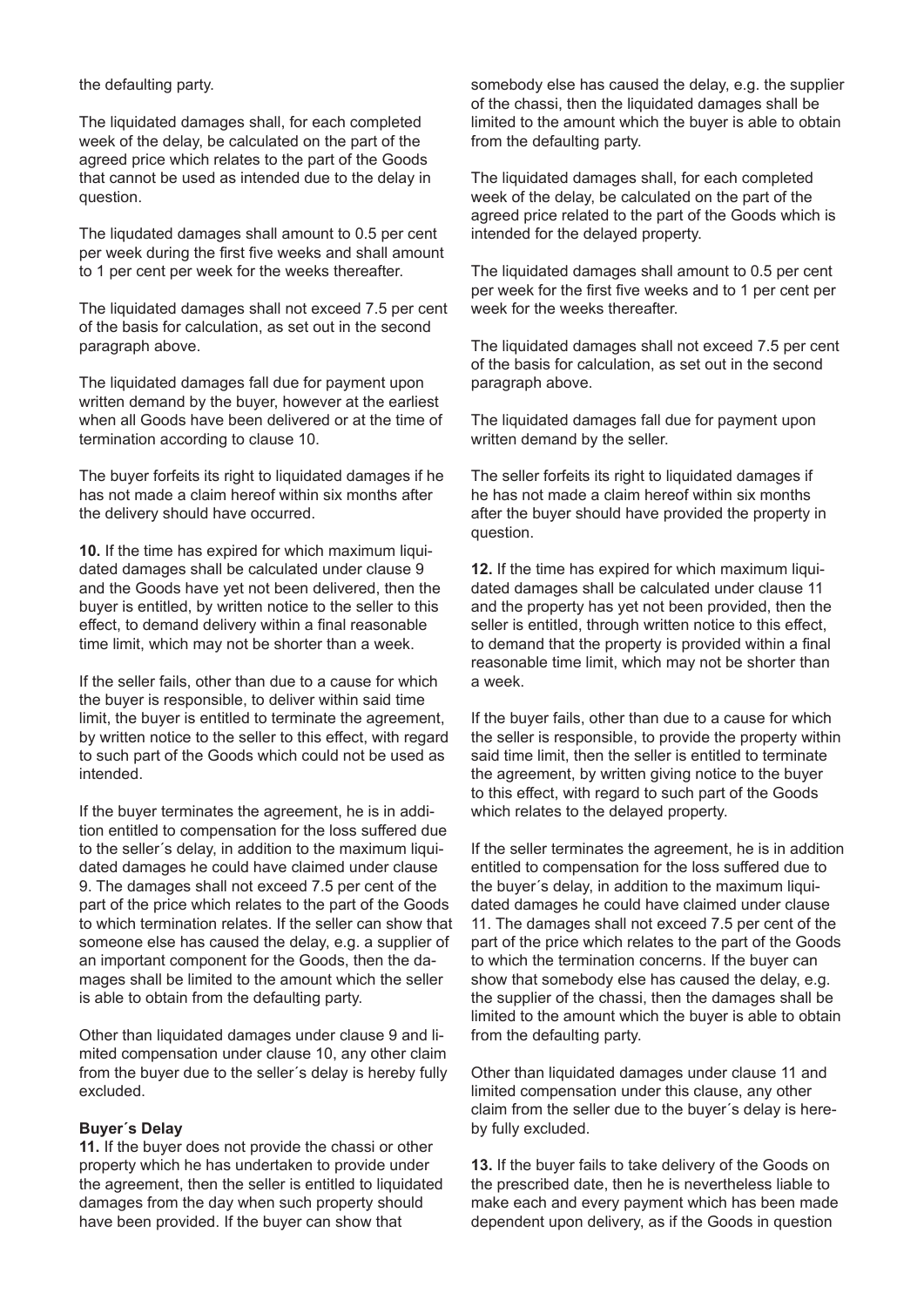had been delivered. The seller shall arrange for storage of the Goods at the buyer´s sole risk and cost. The seller shall at the buyer´s request insure the Goods at the buyer´s cost.

**14.** The buyer shall immediately inform the seller in the event of possible delays as per clauses 11 and 13.

**15.** Unless the buyer´s omission, as indicated in clause 13, is caused by an event referred to in clause 29, the seller is entitled to demand in writing that the buyer takes delivery of the Goods within reasonable time.

If the buyer, regardless of reason, fails to take delivery within such time limit, then the seller is entitled, by written notice to the buyer to this effect, to terminate the agreement with respect to such part of the Goods, which due to the buyer´s omission has not been received, and to damages from the buyer for loss caused by the buyer´s omission. The damages shall not exceed 7.5 per cent of the part of the price which relates to the part of the Goods to which the termination concerns.

#### **Price and Payment**

**16.** 10 per cent of the agreed price shall be invoiced at the time of entering into of the agreement.

Unless otherwise agreed, payment shall be made against invoice, payable within 30 days from the invoice date.

Unless otherwise agreed, the agreed price, with deduction for any prepayments and with addition of value added tax (where applicable), shall be invoiced at the delivery of the Goods.

If required by the buyer, the seller shall provide security/collateral for the advance payment under this clause 16. The cost of the security/collateral shall be borne by the buyer.

**17.** In the event of payment delays, then the seller is entitled to penalty interest in accordance with the Swedish Interest Act (Sw: Räntelagen (1975:635)).

#### **Retention of Title**

**18.** Insofar as retention of title is valid under law, the Goods shall remain the property of the seller until it has been fully paid.

#### **Liability for Defects**

**19.** The seller undertakes, in accordance with the below clauses 20–28, to remedy all defects caused by faulty construction, materials, manufacturing or assembly.

**20.** The seller´s liability is limited to defects which appear during a period of twelve months from the day the Goods were delivered, or, when the buyer is regarded as a reseller, from the day when the buyer

delivers the Goods onward to its own customer.

The seller´s liability is limited to defects which arise under the work circumstances which can be foreseen under the agreement and is subject to proper use by the buyer. The seller excludes liability for any defects caused by improper maintenance or assembly on the buyer´s side, as well as for adjustments made without the seller´s written approval or improper repair work by the buyer. In addition, defects caused by normal wear and tear or deterioration are excluded from liability.

**21.** After rectification of defects, the same liability period shall apply as for the original parts, i.e. the liability period will not be extended.

**22.** The buyer shall notify (Sw: "reklamation") the seller in writing of any defects without undue delay after the defect has occurred and in no event later than two weeks after the expiry of the liability period indicated in the first paragraph of clause 20. Notices shall contain a description of the defect and its nature.

If the buyer does not notify the seller in writing of the defect within the limits prescribed above, then the buyer forfeits the right to make any claim with regard to the defect in question.

**23.** After receipt from the buyer of a notice of defects as indicated in clause 19, the seller shall, at its own cost, rectify the defect in a professional manner and within such time as is required having regard to the circumstances at hand. Rectification of defects can be made by the seller or be procured by the buyer, all in accordance with the provisions set out below in this clause.

Rectification procured by the buyer shall be made at service locations approved by the seller. The seller shall compensate the buyer for its costs in accordance with paragraph five below.

The buyer is entitled, without prior contact with the seller and at the seller´s cost, to remedy defects – itself or through other person having adequate knowledge - in the Goods which require a maximum of 3 hours of service workshop work. During such rectification, the cost of added spare parts may not exceed an amount corresponding to 3 hours of service workshop work.

For rectification of urgent defects which occur outside the opening hours of the seller´s service workshop and service workshops approved by the seller, the buyer is entitled to compensation by the seller for repair time and added spare parts, as deemed reasonable by the seller. This shall however not apply with respect to rectification in accordance with the third paragraph.